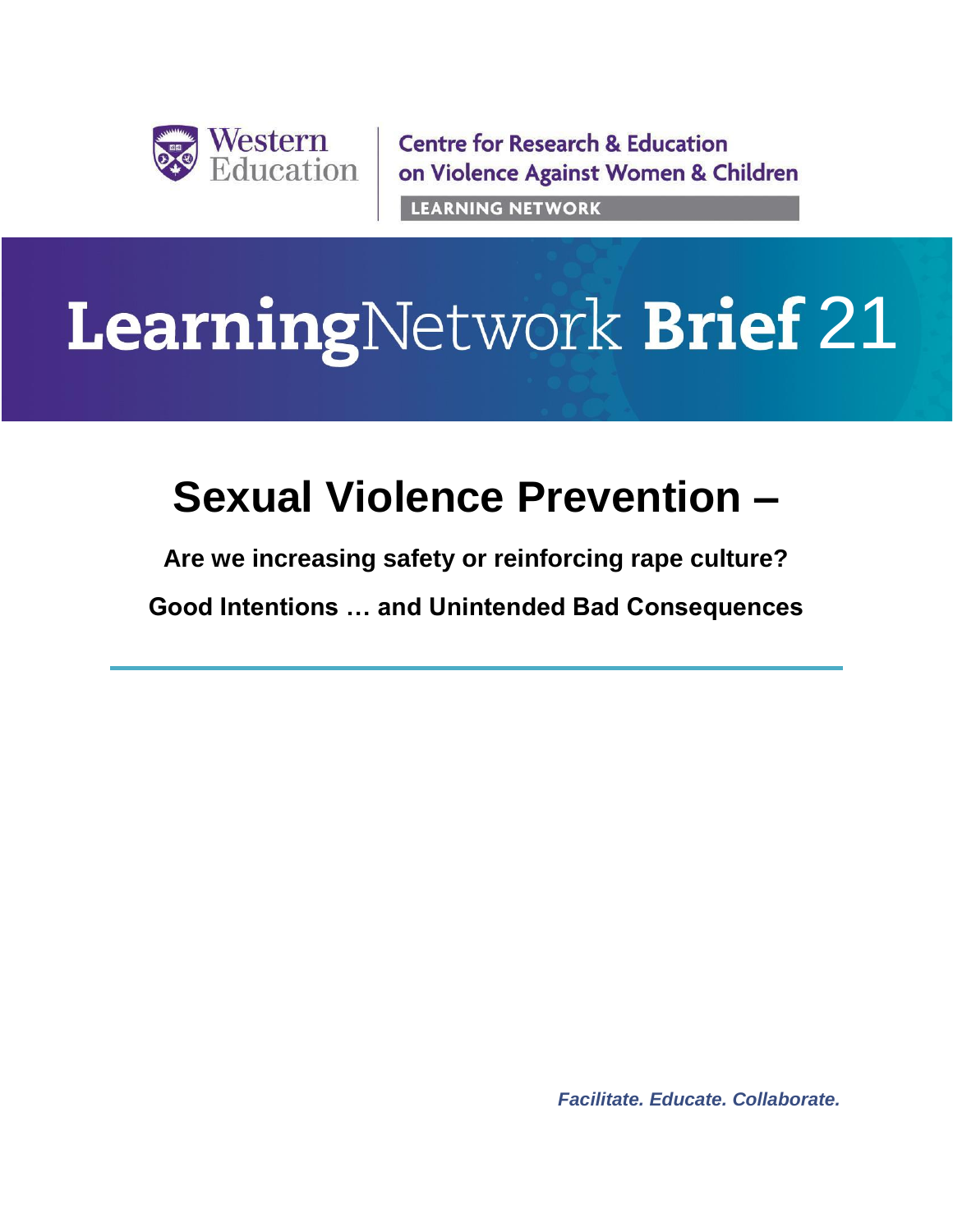The opinions expressed here are those of the authors and do not necessarily reflect the views of the Government of Ontario or the Centre for Research & Education on Violence Against Women & Children. While all reasonable care has been taken in the preparation of this publication, no liability is assumed for any errors or omissions.

The Learning Network is an initiative of the Centre for Research & Education on Violence against Women & Children, based at the Faculty of Education, Western University, London, Ontario, Canada.

Download copies at: http://www.vawlearningnetwork.ca/sexualviolence

Copyright: 2014 Learning Network, Centre for Research and Education on Violence against Women and Children. www.vawlearningnetwork.ca

Funded by:



#### **AUTHOR**

Dr. Linda Baker is the Learning Director for The Learning Network at the Centre for Research and Education on Violence Against Women and Children.

#### **SUGGESTED CITATION**

Baker, L. (May 2014). Sexual Violence Prevention – Are we increasing safety or reinforcing rape culture? Good Intentions … and Unintended Bad Consequences. Learning Network Brief (21). London, Ontario: Learning Network, Centre for Research and Education on Violence Against Women and Children.

http://www.vawlearningnetwork.ca/sexual-violence

Learning Network Brief 21: Sexual Violence Prevention – Are we increasing safety or reinforcing rape culture? Good Intentions … and Unintended Bad Consequences. www.vawlearningnetwork.ca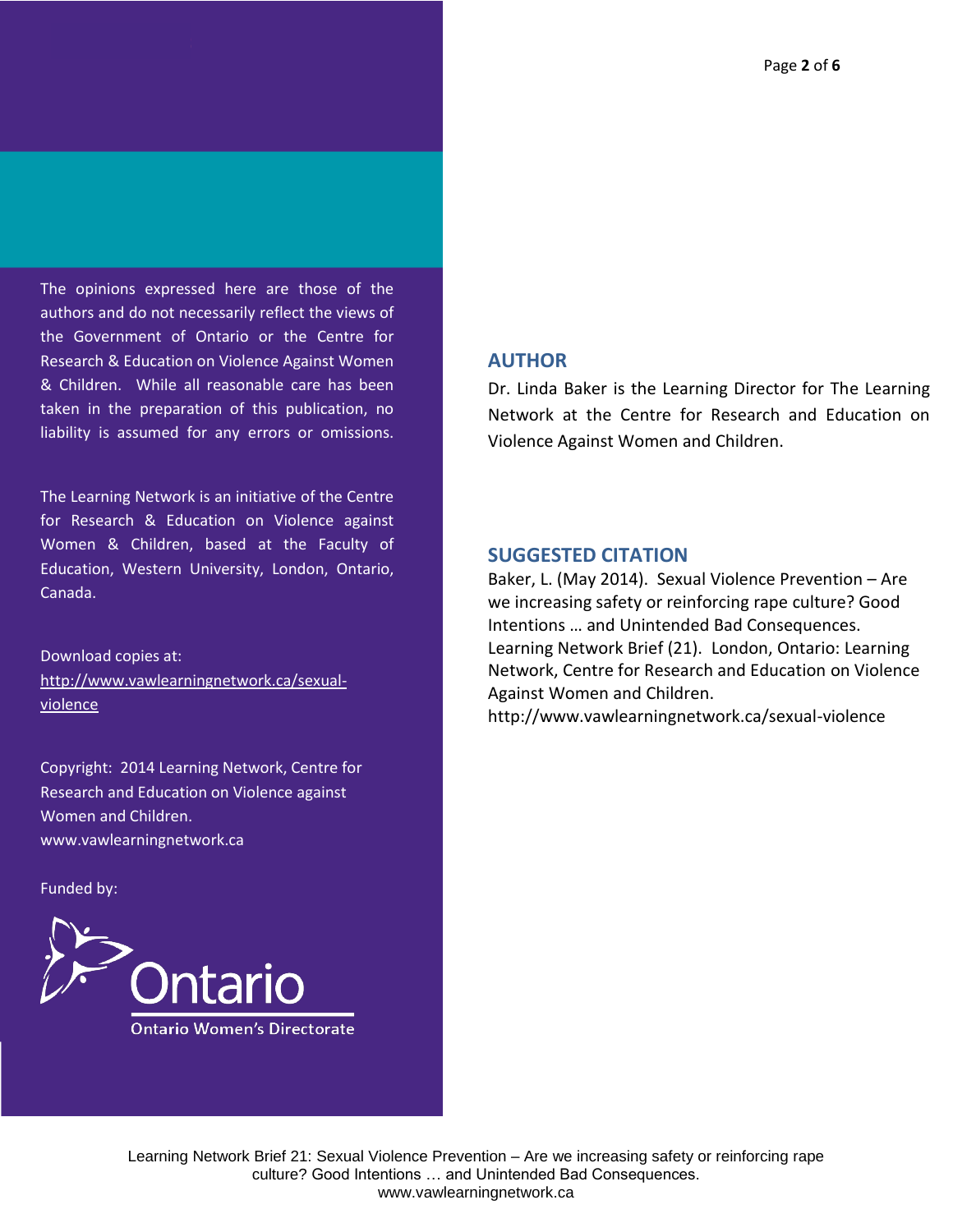# **Rape Culture**

Many prevailing societal attitudes justify, tolerate, normalize and minimize sexual violence against women and girls. While subtle, these persistent attitudes are integrated with and rooted in rape myths, stereotypes, and oppressive beliefs. This phenomenon is popularly referred to as 'rape culture'.

While there are many stereotypes and misconceptions about sexual assault, most flow from a few root rape myths such as:

- Women provoke sexual assault.
- Sexual assault is perpetrated by strangers.
- Sexual assault cannot or does not occur in intimate relationships.
- No physical evidence of sexual assault means it did not happen.
- Women lie about being sexually assaulted.

Despite a body of empirical evidence debunking rape myths, rape culture persists. For instance, rape culture is evident every time someone thinks or says some version of the following: *What did she expect to happen when she dresses like that? "She was making out with him at the party – when did she decide she didn't want it – it's got to be pretty confusing to a guy!" "I'm sorry she was hurt but what was she thinking jogging in the park?" "Wouldn't she have some bruises or something if it was assault?" "He's going out with somebody else – I think she is crying rape just to get back at him."* 

The intransience of rape culture is undeniable and extremely concerning. In general, rape culture gives rise to a cascade of harmful consequences for sexual assault victims and, by extension, for all women, which include:

- women's experiences are trivialized;
- sexual assault is minimized:
- victim/survivors are blamed:
- the meaning of consent is distorted;
- disclosures/reports of sexual assault are doubted;
- perpetrators are excused;
- gender stereotypes are reinforced;
- the onus for safety from sexual assault is placed on girls and women.

We also know that rape culture impacts various groups of women differently. For instance, rape culture sets up some groups as more likely to be targeted for sexual violence, as less likely to be believed, and more likely to be blamed for the violation they experience. Women who experience these added elements of stigmatization include women of colour, impoverished women, women living with disabilities, trans-identified women and other marginalized women.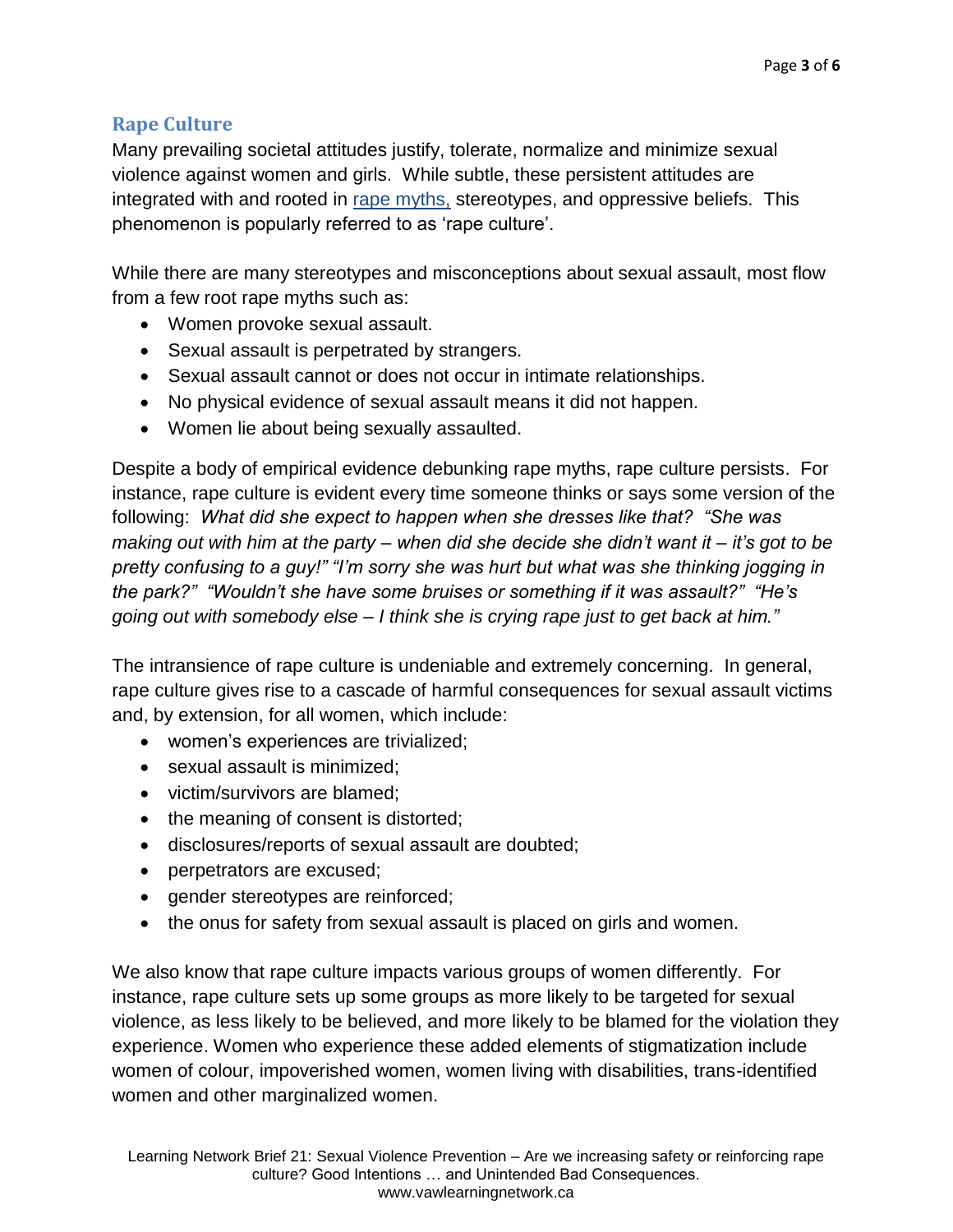### **Well Intended Messages that Reinforce Rape Culture:**

Our concern is that communications telling what **women can do** to prevent being sexually assaulted inadvertently reinforce rape culture. We preface this discussion with our assertion that such communications are well-intended and share an extremely worthwhile goal – that is, creating safety for women. Indeed, this goal is embraced by most women and men in our society. The problem with messages instructing women what to do or not do to avoid sexual assault is that they place the onus for safety on girls and women. And when the onus for safety is placed on girls and women, we lose sight of the social issues that actually gives rise to sexual violence: gender inequality, socialization of boys that promote masculine identities built on notions of power and control, and persistent discrimination against woman and other equity-seeking communities. At an individual level, we end up viewing a woman as largely responsible for another's sexual violence – that is, a criminal act -- against her.

Messages of this sort appear in prevention brochures and in the media. For instance, in a column in the [Globe and Mail](http://www.theglobeandmail.com/globe-debate/rape-culture-and-booze-culture/article14968433/) (published Tuesday, October 22, 2013, 7:00 AM EDT), Margaret Wente offers this advice to women on campus and in high schools: "Don't get drunk." Wente goes on to say that "Advising young women to watch out for themselves at drunken parties is not the same as saying it's their fault if they get assaulted." She parallels this to advice on avoiding dark alleys where muggers lurk, stating that, "If you walk down the alley and get mugged, obviously it's not your fault – but you'll probably be more prudent next time."

The flaw in rationales like Wente's (above), is that the safety advice is being communicated within a rape culture. The message cannot be isolated from the social context in which it is being delivered and heard. That context justifies, tolerates and minimizes sexual violence against women and girls, and differentially disbelieves or blames some women for the violation they experience.

Fortunately, we do not have a mugging culture. Many may think it was foolish and risky to walk down that dark alley, but they are unlikely to question whether a crime was committed. While the victim/survivor of the mugging may wish s/he had not taken the shortcut through the alley, it is unlikely that societal attitudes will minimize the crime. It is even less likely that societal attitudes will suggest that the individual wanted to be mugged, didn't experience it as mugging until it was to his/her advantage to do so, or lied about it to get the "mugger" in trouble. Victims of mugging are not constructed as complicit in the crime committed against them. Yet sexually violated women are routinely constructed this way.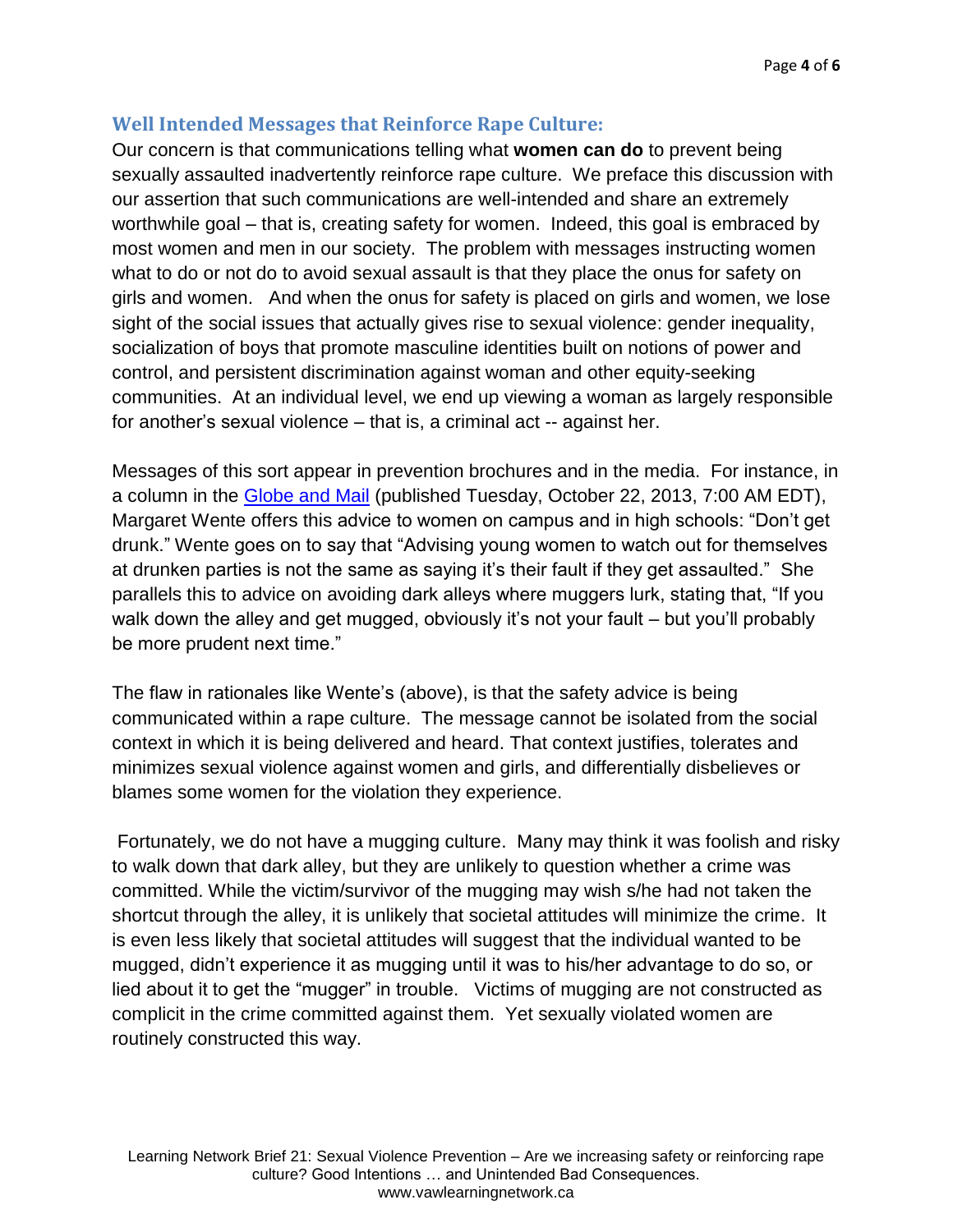In a rape culture, safety advice that places responsibility on women and girls to avoid being sexually assaulted reinforces the very rape culture that contributes to the need for prevention efforts in the first place. Wente says that placing the onus for safety from sexual assault on women is not the same as "blaming" them if they are assaulted. While "safety" (and our pursuit of it) may describe the intent behind the message, the reality is that this kind of safety strategy adds to the shaming and blaming of violated women. The shaming and blaming of victims also decreases the likelihood that victims/survivors will access support and report this severely *[under-reported crime](http://www.vawlearningnetwork.ca/sites/learningtoendabuse.ca.vawlearningnetwork/files/LN_Overcoming_Barriers_FINAL.pdf)*.

# **The Question Remains – What do we do?**

Systemic social change takes a long time and requires a multifaceted, comprehensive approach that addresses the root causes of violence against women. How do we increase safety for girls and women in the meantime? More specifically, how can we promote safety for girls and women while working towards transforming our culture to ensure women have the right to sexual integrity, equality and justice? Is it possible to increase awareness about risk without reinforcing rape culture?

We do not have the answer as to the best way forward. We do think these questions and thorny issues need to be addressed through knowledge exchanges and open and inclusive discussions with a broad range of stakeholders. In the meantime, we offer the following recommendations:

- 1. Develop a national, multifaceted, comprehensive sexual violence awareness and prevention strategy to address this systemic social problem.
- 2. Invest resources in social marketing campaigns to change societal attitudes that justify, tolerate, normalize and minimize sexual violence against women.
- 3. Carefully review and widely test all messages in sexual violence public education and prevention campaigns to ensure they do not reinforce rape culture.
- 4. Dedicate resources to develop an evaluation strategy to monitor, enable midcourse corrections, and assess outcomes of social marketing campaigns.

We end this Brief with an alternative to safety tips often given to young women. These safety tips are aimed at changing men's behaviour :

- Make it your business to understand consent.
- ◆ Don't put drugs in drinks.
- Don't buy drinks for women with the intent of incapacitating them.
- ◆ Don't "take advantage" of drunk women.
- $\bullet$  Know that a women's clothing has nothing to do with consent.
- $\bullet$  Know that no one wants to be sexually assaulted.
- Don't think you can have sex with her just because you made out with her.